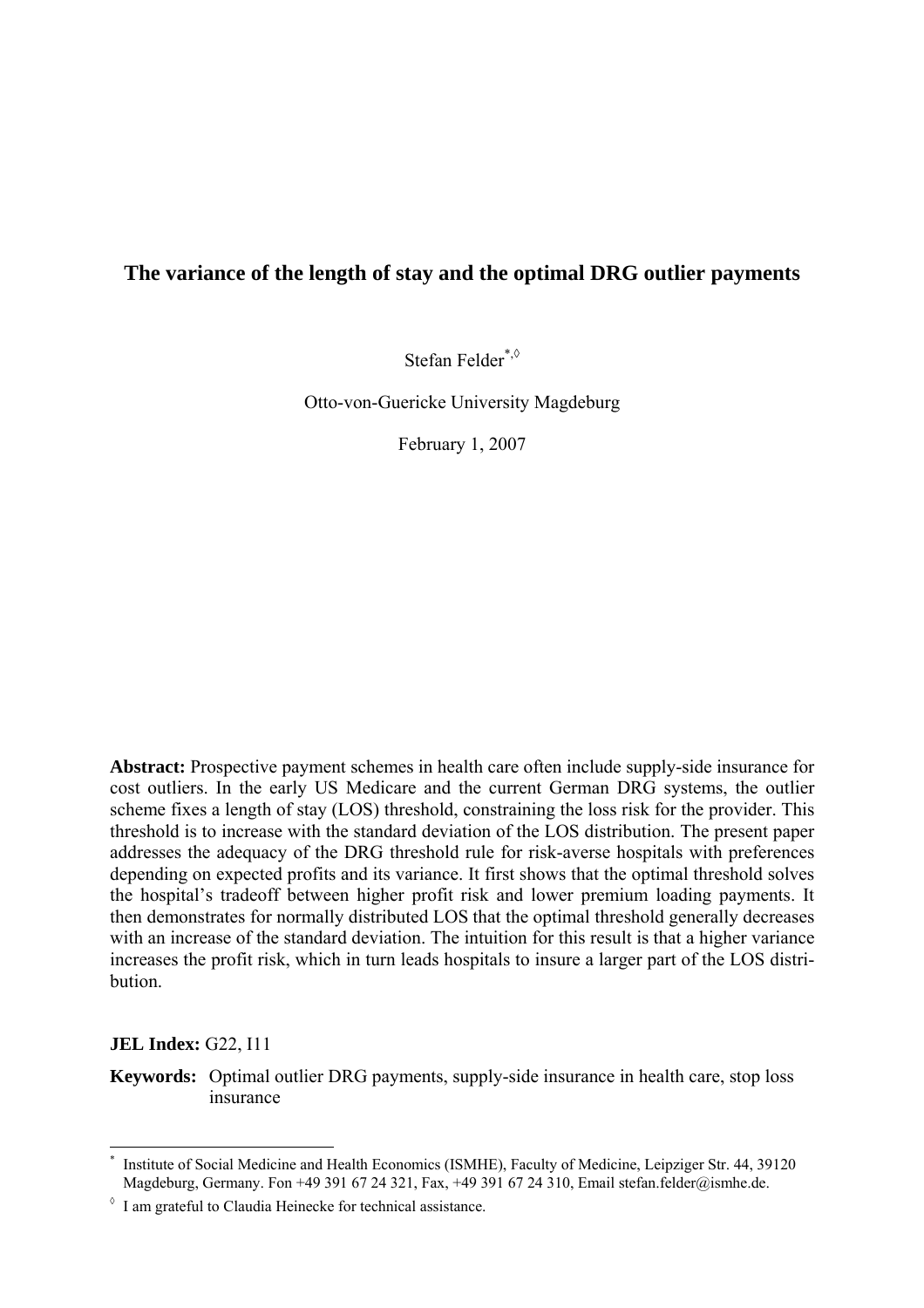# **1. Introduction**

1

In the mid-eighties US Medicare introduced the prospective payment system, under which hospital reimbursements for patient discharges were based on their classification into diagnosis related groups (DRGs). Prospective payments replaced the old cost-based reimbursement system which usually depended on a hospital's characteristics and its patients' length of stay (LOS). The change from a retro- to a prospective payment system transferred the loss risk from the insurers to the providers and gave the latter an incentive to economize treatment costs.

Still, Medicare saved part of the former system by introducing outlier payments. For patients staying longer than a stated threshold, hospitals could charge the costs of treatment based on the actual LOS, while for patients discharged within the threshold, pure prospective payment applied. The new scheme resembled an insurance contract with a deductible, i.e. the hospital insures only the part of the LOS distribution beyond the threshold.

Like many other industrialized countries, Germany followed US Medicare and introduced its own DRG payment system for hospitals about twenty years later. Thereby it decided to use the original Medicare outlier method which couples the threshold to the standard deviation of LOS according to<sup>1</sup>:

<span id="page-1-1"></span>
$$
m = \exp(\tilde{\mu} + 2\tilde{\sigma}) \tag{1}
$$

where  $\tilde{\mu}$  and  $\tilde{\sigma}$  is the mean and standard deviation of the log of LOS, respectively.

Table 1 presents characteristics for the top 30 German DRGs in 2005, calculated from a sample of roughly 270,000 hospital cases in the state of Saxony-Anhalt. The average LOS is 7.29 days and its average standard deviation 4.1 days. The next column shows the actual threshold for the individual DRGs as published in 2005. On average the actual threshold is 15.86 days, which is close to two standard deviations above the mean. When I calculate the threshold based on the logs of LOS as required by the DRG outlier methodology, the values in the fifth column arise, the average being 20 days. The last two columns in Table 1 present the effect of an increase of the standard deviation on the hospital's marginal risk (details follow in Section 3), based on the actual and the calculated thresholds, respectively. It shows that for almost all

<span id="page-1-0"></span><sup>&</sup>lt;sup>1</sup> The specific rule is  $m = \min(\exp(\tilde{\mu} + 2\tilde{\sigma}), \exp(\tilde{\mu}) + b)$  where *b* is a policy parameter to be set such that the LOS threshold covers between 94 and 95 percent of all cases. For log-normally distributed LOS, the parameter *b* will determine the threshold, as  $\tilde{\mu} + 2\tilde{\sigma}$  covers close to 98 percent of total cases. But since the cumulative density function of the normal distribution is decreasing in  $\tilde{\sigma}$  for  $m > u$  (see section 3), the threshold also increases with  $\tilde{\sigma}$  if *b* is binding.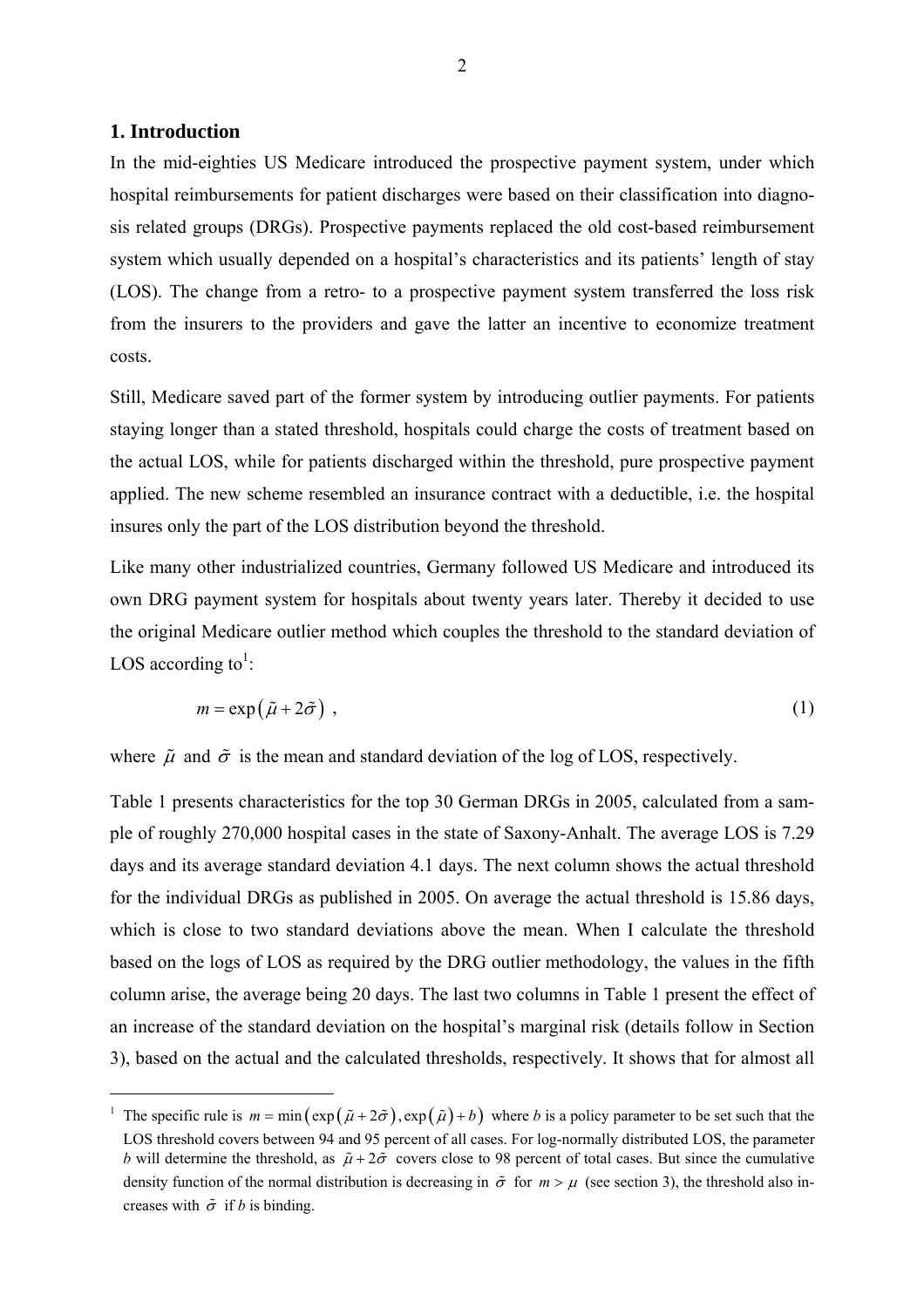DRGs, the amount of marginal risk born by the hospital increases when the standard deviation of LOS rises.

|             | LOS                    |                  | <b>LOS</b> threshold |                                           | The change of risk                      |                                 |
|-------------|------------------------|------------------|----------------------|-------------------------------------------|-----------------------------------------|---------------------------------|
| <b>DRG</b>  | <b>Mean</b><br>$(\mu)$ | Std. dev.<br>(0) | Actual $(\tilde{m})$ | calculated ac-<br>cording to $(1)$<br>(m) | $\partial k(\tilde{m})/\partial \sigma$ | $\partial k(m)/\partial \sigma$ |
| <b>B70B</b> | 11.83                  | 6.05             | 23                   | 29                                        | 0.20                                    | 0.05                            |
| F62B        | 12.47                  | 7.14             | 26                   | 39                                        | 0.27                                    | 0.01                            |
| C08Z        | 3.12                   | 1.88             | 5                    | 6                                         | 0.79                                    | 0.37                            |
| G67C        | 4.19                   | 3.19             | 8                    | 13                                        | 0.88                                    | 0.12                            |
| F67B        | 6.13                   | 3.48             | 12                   | 19                                        | 0.33                                    | 0.01                            |
| <b>I68B</b> | 9.23                   | 5.10             | 23                   | 26                                        | 0.08                                    | 0.03                            |
| O60C        | 3.93                   | 2.01             | $\overline{7}$       | 10                                        | 0.31                                    | 0.05                            |
| F62C        | 10.02                  | 5.51             | 22                   | 30                                        | 0.17                                    | 0.01                            |
| E71B        | 5.96                   | 5.04             | 16                   | 22                                        | 0.47                                    | 0.06                            |
| G60B        | 2.91                   | 2.98             | 10                   | 9                                         | 0.34                                    | 0.63                            |
| B69B        | 7.39                   | 4.02             | 15                   | 21                                        | 0.23                                    | 0.02                            |
| E77C        | 8.98                   | 4.98             | 17                   | 27                                        | 0.34                                    | 0.01                            |
| G49Z        | 1.61                   | 0.70             | n.d                  | 3                                         | n.d                                     | 0.07                            |
| E77B        | 12.05                  | 7.29             | 24                   | 40                                        | 0.41                                    | 0.01                            |
| I44Z        | 14.29                  | 3.99             | 25                   | 22                                        | $-0.04$                                 | $-0.21$                         |
| G54Z        | 6.90                   | 3.80             | 14                   | 16                                        | 0.25                                    | 0.12                            |
| B80Z        | 2.96                   | 2.59             | 6                    | $\,8\,$                                   | 1.02                                    | 0.51                            |
| F66B        | 5.83                   | 4.00             | 13                   | 20                                        | 0.43                                    | 0.02                            |
| D30Z        | 6.06                   | 2.75             | 11                   | 13                                        | 0.13                                    | 0.05                            |
| E65B        | 8.91                   | 5.05             | 19                   | 27                                        | 0.23                                    | 0.01                            |
| F49C        | 1.83                   | 0.53             | n.d                  | 3                                         | n.d                                     | $-0.07$                         |
| D63Z        | 4.83                   | 3.16             | 9                    | 14                                        | 0.66                                    | 0.09                            |
| G24Z        | 6.89                   | 4.93             | 12                   | 17                                        | 0.92                                    | 0.35                            |
| <b>I48Z</b> | 14.60                  | 4.32             | 25                   | 23                                        | $-0.07$                                 | $-0.18$                         |
| I69Z        | 9.65                   | 5.72             | 24                   | 35                                        | 0.13                                    | 0.00                            |
| B76D        | 5.11                   | 5.62             | 14                   | 21                                        | 0.95                                    | 0.13                            |
| L20Z        | 7.02                   | 4.71             | 13                   | 18                                        | 0.71                                    | 0.24                            |
| F62D        | 8.02                   | 4.69             | 19                   | 25                                        | 0.16                                    | 0.01                            |
| G48Z        | 9.81                   | 5.96             | 20                   | 25                                        | 0.38                                    | 0.11                            |
| G67B        | 6.25                   | 4.48             | 12                   | 19                                        | 0.77                                    | 0.11                            |
| <b>Mean</b> | 7.29                   | 4.19             | 15.86                | 19.97                                     | 0.41                                    | 0.09                            |
| <b>Max</b>  | 14.60                  | 7.29             | 26                   | 40                                        | 1.02                                    | 0.63                            |
| Min         | 1.61                   | 0.53             | 5                    | $\mathfrak{Z}$                            | $-0.07$                                 | $-0.21$                         |

**Table 1**: **The top 30 German DRGs (2005)** 

Source: own calculation based on 268.977 DRG cases of AOK patients in Saxony-Anhalt, 2005.

A higher risk would indicate that hospitals want to extend the insurance coverage, i.e. to decrease the LOS threshold. In fact this is the main result of this paper, contradicting the actual German DRG outlier methodology.

The health economics literature dealt with insurance aspects of DRG outlier payments early on when Medicare introduced its prospective reimbursement system. *Ellis and McGuire* (1988) applied Arrow's principle that full insurance after a deductible is the optimal structure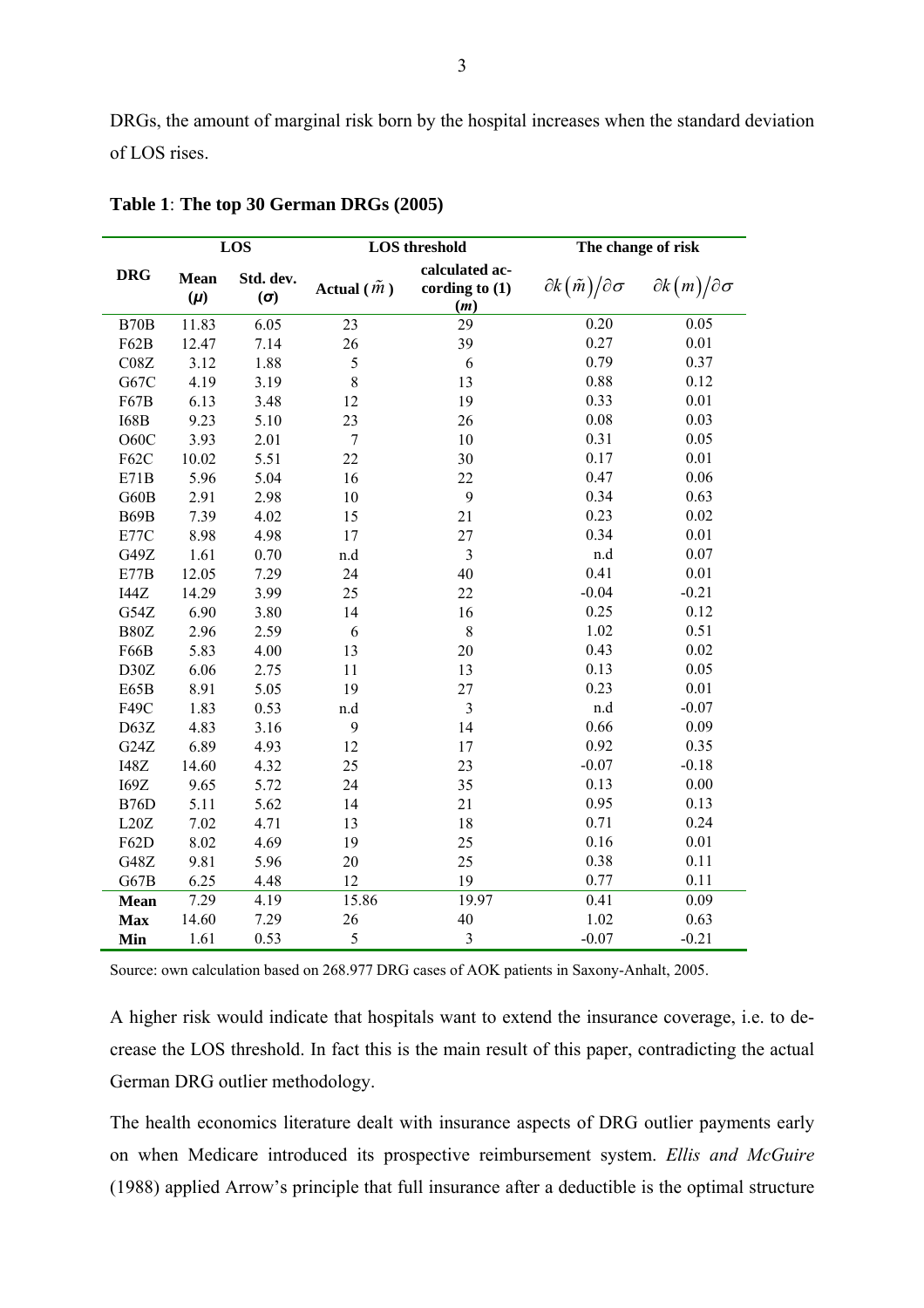of insurance (see *Arrow*, 1963) to hospital reimbursement. They show that outlier payments should be based on the hospital's average loss per case rather than on individual case-level losses, since the hospital can itself pool the loss risk of individual cases.

*Keeler et al.* (1988), combining optimal the deductible with coinsurance on the marginal costs of expensive cases to reduce moral hazard, came to the same conclusion. Outlier payments serve as an insurance for hospitals against excessive losses and they mitigate problems of access and underprovision of care for the patients in need of costly treatment. *Keeler et al.* also studied the optimal policy for paying more than one DRG when the outlier payments have to be made case by case. If the hospital's utility is quadratic, they show that the optimal scheme is deductibles that are the same for all DRGs if there are no coinsurance restrictions and a stop equal average loss policy to each DRG per outlier under a constant coinsurance rate. Since with concave utility the marginal value of money is higher when losses are greater, equalizing the expected loss on each DRG by adjusting the deductible correspondingly is the optimal outlier payment policy.

This paper's focus is on the relationship between the LOS standard deviation and the optimal threshold. Section 2 presents the optimal risk sharing between the hospital and the insurer. The existence of a positive threshold arises since I assume loading on the insurance net premium and risk aversion on the part of the hospitals. I derive the optimal threshold for a model that represents the hospital's utility function using the  $(\mu, \sigma)$  criterion and comparative-static results regarding the degree of risk aversion, the loading factor and the costs of stay per diem. Section 3 deals with the comparative statics referring to the LOS standard deviation, assuming normally distributed LOS truncated from below at zero. It shows that the optimal threshold usually decreases with an increase of the standard deviation. Section 4 discusses and concludes.

#### **2. Optimal risk sharing between the hospital and the insurer**

To begin with, I set the costs per diem of a hospital stay equal to one. The insurer is assumed to pay the hospital depending on a patient's LOS *t* according to the following rule:

<span id="page-3-0"></span>
$$
E^m, \quad \text{if } t < m
$$
\n
$$
t, \quad \text{if } t \ge m,
$$
\n
$$
(2)
$$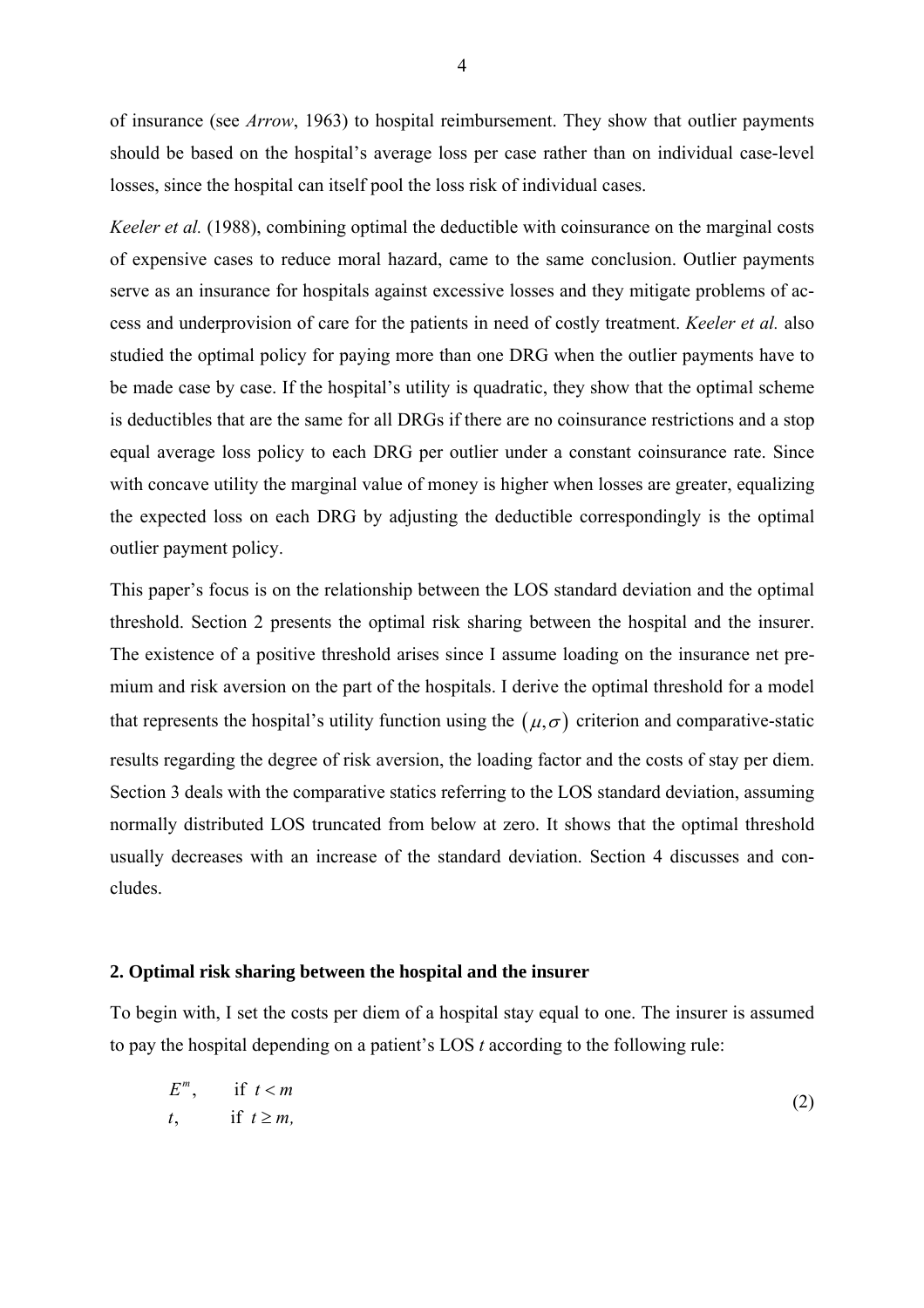where *m* is the outlier threshold  $(m>0)$ ,  $E^m = \int tf(t)dt$  and *m*  $E^m = \int tf(t)$  $=\int_{-\infty}^{x} tf(t)dt$  and  $f(t)$  is the density function of

LOS, with 
$$
\int_{-\infty}^{\infty} f(t)dt = 1
$$
 and  $f(t) \ge 0$ . With  $F(t) = \int_{-\infty}^{t} f(t)dt$  as the cumulative density func-

tion,  $F(m)$  is the share of cases and  $E^m/F(m)$  is the average LOS within the LOS threshold. The reimbursement scheme [\(2\)](#page-3-0) includes an insurance contract covering LOS beyond the outlier threshold *m*. Assuming that the insurer loads the insurance premium by the factor *l*  $(0 < l < 1)$ , with zero-profits, the insurer's per patient premium amounts to

<span id="page-4-1"></span>
$$
p = Em + (1+l)Em , \t\t(3)
$$

where  $E_m = \int tf(t)dt$  and *m*  $E_m = \frac{f}{f}$  *tf*  $\left(t \right)$ ∞  $=\int tf(t)dt$  and  $E_m/(1-F(m))$  is the average LOS of the insured part of the LOS

distribution.

The hospital's utility function is assumed to be

<span id="page-4-0"></span>
$$
EU = \mu_{\pi} - \frac{r}{2}\sigma_{\pi}^2 \tag{4}
$$

with *r* as the degree of absolute risk aversion ( $r > 0$ ),  $\mu_{\pi}$  as the expected profits per patient and  $\sigma_{\pi}^2$  as the variance of profits per patient. If profits are normally distributed, [\(4\)](#page-4-0) is a general representation of the preference of risk-averse agents (see *Meyer*, 1987).

The expected profits equal the difference between the expected reimbursements and the pre-mium payments [\(3\):](#page-4-1)

<span id="page-4-2"></span>
$$
\mu_{\pi} = E^m + E_m - p
$$
  
=  $-lE_m$ . (5)

The variance of profits is zero in the insured part of the LOS distribution. Given [\(2\),](#page-3-0) the variance of the expected profits per patient, thus, amounts to:

<span id="page-4-3"></span>
$$
\sigma_{\pi}^{2} = \int_{-\infty}^{m} (E^{m} - t)^{2} f(t) dt = \int_{-\infty}^{m} (t - E^{m})^{2} f(t) dt.
$$
 (6)

Inserting [\(5\)](#page-4-2) and [\(6\)](#page-4-3) into the expected utility function [\(4\),](#page-4-0) yields:

$$
EU(m) = -lE_m - \frac{r}{2} \int_{-\infty}^{m} \left( t - E^m \right)^2 f(t) dt \quad . \tag{7}
$$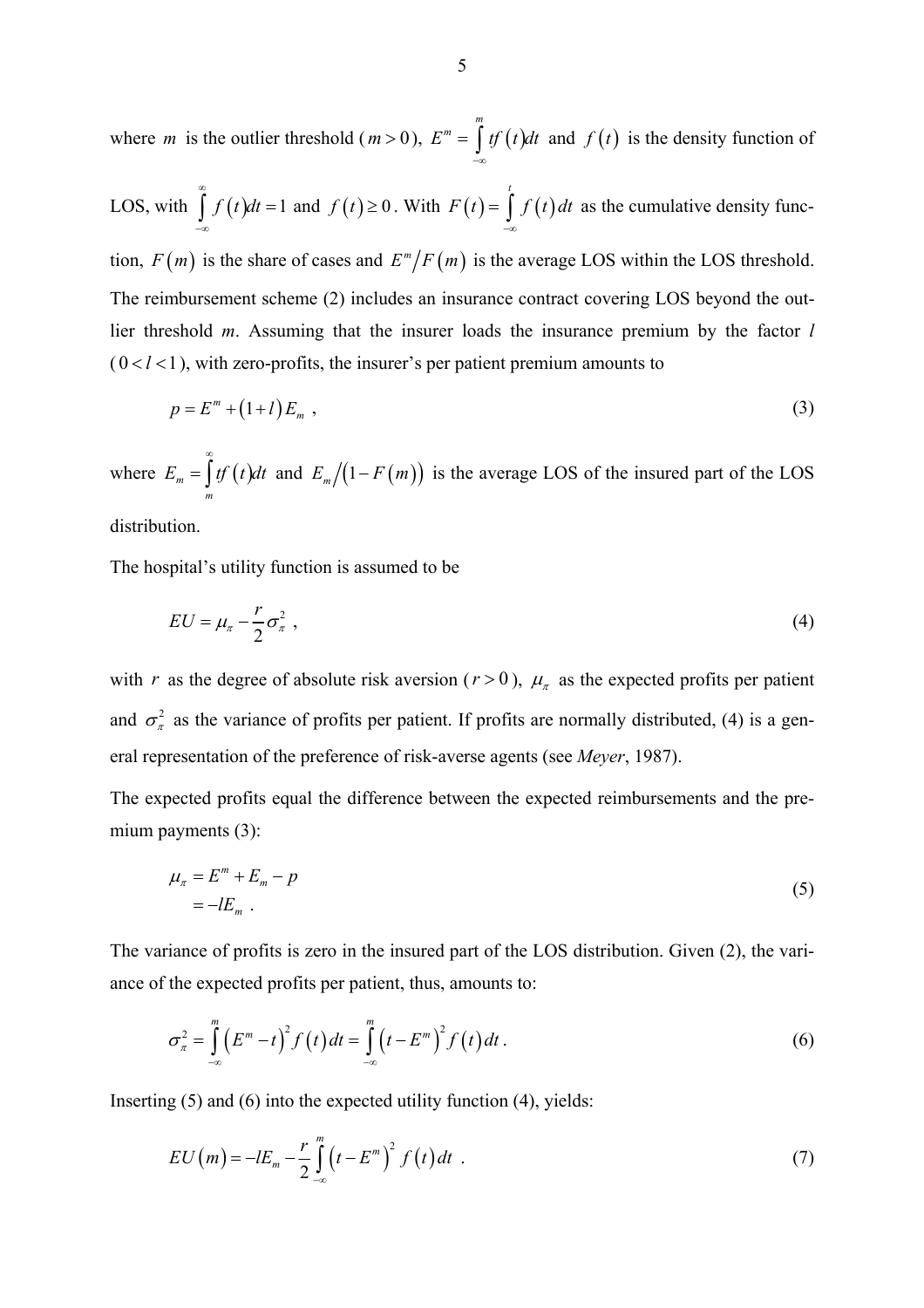Using the Leibniz rule and noting that  $\partial E_m / \partial m = -\partial E^m / \partial m = -mf(m)$  holds, I derive for a marginal increase of the threshold:

<span id="page-5-0"></span>
$$
\frac{\partial EU}{\partial m} = Imf(m) - \frac{r}{2} \bigg[ \big(m - E^m\big)^2 f(m) + \int_{-\infty}^m 2\big(t - E^m\big) \big(-mf(m)\big) f(t) dt \bigg]
$$

$$
= Imf(m) - \frac{r}{2} f(m) \bigg[ \big(m - E^m\big)^2 - 2m \bigg( \int_{-\infty}^m tf(t) dt - E^m \int_{-\infty}^m f(t) dt \bigg) \bigg]
$$

$$
= mf(m) \bigg\{ l - \frac{r}{2} \bigg[ \frac{\big(m - E^m\big)^2}{m} - 2E^m \big(1 - F(m)\big) \bigg] \bigg\} ,
$$
(8)

 $f(m) \left[ \left( m - E^m \right)^2 - 2mE^m \left( 1 - F(m) \right) \right]$ , which lowers expected utility. An increase of the threshold, on the one hand, reduces the premium by  $f(m)lm$ , which in turn increases expected utility. On the other hand, it increases the profit risk by

Let

<span id="page-5-2"></span>
$$
k(m) \doteq \frac{(m-E)^2}{m^*} - 2E^m(1-F(m))
$$
\n(9)

measure the change of the profit risk when the threshold marginally increases and rewrite [\(8\)](#page-5-0) as:

<span id="page-5-3"></span>
$$
\partial EU/\partial m = f(m)m\bigg(l - \frac{r}{2}k(m)\bigg). \tag{10}
$$

This equation illustrates the two key factors governing the tradeoff for an increased threshold: the loading factor *l*, determining the benefits, and the additional profit risk  $k(m)$ , capturing the costs. The optimal threshold  $m^*$  balances the two opposite effects, giving rise to:

<span id="page-5-1"></span>
$$
k\left(m^*\right) = \frac{2l}{r} \tag{11}
$$

Assuming that a solution exists, [\(11\)](#page-5-1) requires that  $k(m^*)$  > 0 since  $l, r > 0$ . The second-order condition for maximal expected utility is  $\partial^2 EU / \partial m^2 < 0$ . For  $m = m^*$ ,  $l = (r/2)k(m^*)$  and thus  $\partial^2 EU / \partial m^2 = f(m^*) m^* (l - (r/2) \partial k(m^*) / \partial m)$ . It follows that  $\partial k(m^*) / \partial m > 0$  in the expected utility maximum, given  $f(m)$ ,  $m, l, r > 0$ .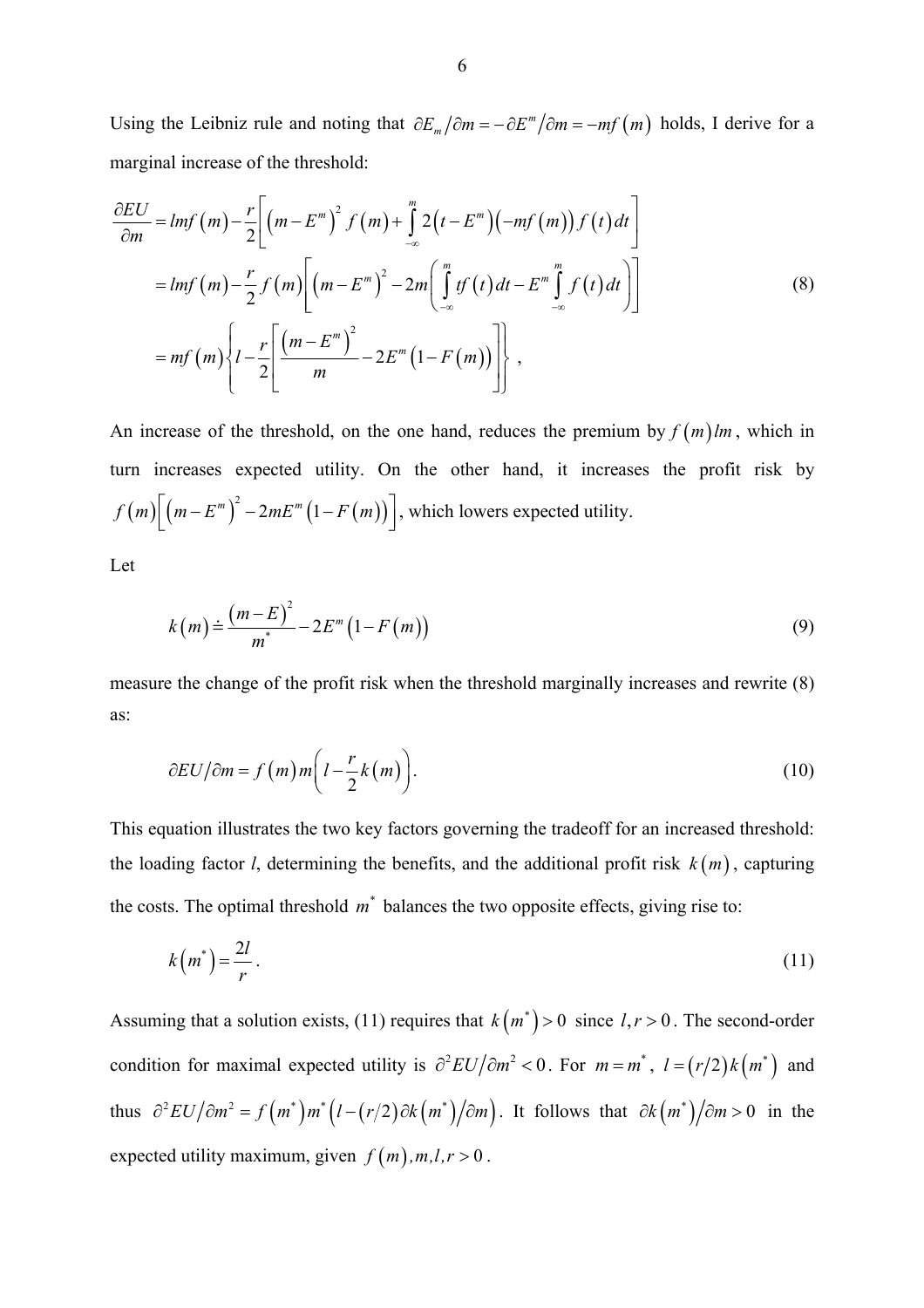*Proposition 1: The optimal threshold i) decreases with an increase of the degree of risk aversion r and ii) increases with an increase of the loading factor l.* 

Proof: i) For infinitesimal small changes of *m* and *r* it holds around the maximum:

$$
\left[\frac{\partial k(m^*)}{\partial m}\right]dm = -\left[\frac{\partial (l/r)}{\partial r}\right]dr, \text{ or}
$$
\n
$$
\frac{dm}{dr} = -\frac{l/r^2}{\partial k(m^*)/\partial m} < 0, \text{ since } \partial k(m^*)/\partial m > 0. \blacksquare
$$
\nii) As

\n
$$
\left[\frac{\partial (l/r)}{\partial l}\right]dl = \frac{1}{r}dl > 0, \text{ it follows that } \frac{dm}{dl} = \frac{1/r}{\partial k(m^*)/\partial m} > 0. \blacksquare
$$

With higher loading, the optimal LOS threshold increases. In other words, the hospital opts for a lower insurance coverage when the premium becomes more expensive. Furthermore, the threshold decreases when the degree of risk aversion increases. A risk-neutral hospital  $(r = 0)$ , by comparison, would not choose any insurance at all (i.e.  $m^* = \infty$ ).

I have assumed that the cost per diem of a stay is one. If the costs per diem are *β*, the effect of an increase of the threshold on expected utility becomes  $\partial EU/\partial m = f(m)\beta m (l - (r/2)\beta k(m))$  (see [\(9\)](#page-5-2) and [\(10\)\)](#page-5-3). The optimal threshold, thus, requires:

$$
k(m^*) = \frac{2l}{\beta r} \tag{12}
$$

#### *Proposition 2: The optimal threshold decreases with an increase of the cost per diem β.*

If the LOS distribution is the same across all DRGs, proposition 2 implies that  $\beta m^*$  is the same for all DRGs. The current rule sets the upper threshold depending on the mean and the standard deviation of LOS (see [\(1\)\)](#page-1-1), but not on the costs of treatment. According to proposition 2, the optimal LOS threshold should c. p. decrease with the cost of treatment, reflecting the corresponding increase of the hospital's profit risk.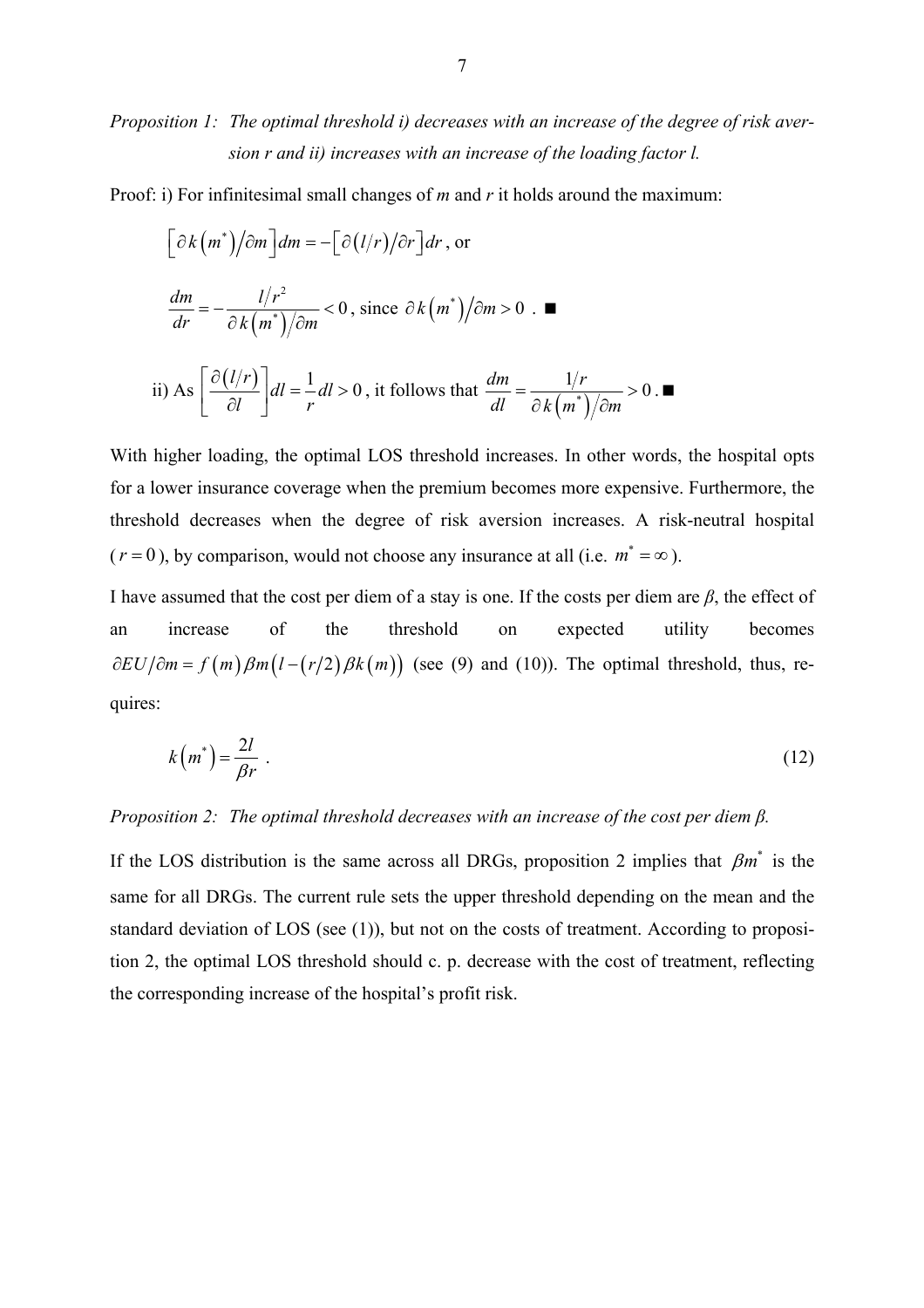#### **3. LOS standard deviation and the optimal threshold**

In order to approach the German outlier rule, which sets the LOS threshold two standard deviations above the mean, I parameterize the distribution and assume a normally distributed LOS according to:

<span id="page-7-1"></span>
$$
t = \mu + \sigma \varepsilon, \text{ with } E(\varepsilon) = 0, \text{Var}(\varepsilon) = 1. \tag{13}
$$

The density function of the normal distribution is

<span id="page-7-0"></span>
$$
f(t) = \frac{1}{\sigma\sqrt{2\pi}} e^{-((t-\mu)/\sigma)^2/2}
$$
  
= 
$$
\frac{1}{\sigma\sqrt{2\pi}} e^{-\varepsilon^2/2} .
$$
 (14)

Since LOS is non-negative, I consider the normal distribution truncated below at point 0. The density function of the truncated distribution writes:

<span id="page-7-2"></span>
$$
f_0(t) = \begin{cases} 0, & -\infty \le t \le 0 \\ \frac{f(t)}{1 - F(0)}, & 0 \le t \le \infty, \end{cases}
$$
 (15)

where  $F(0) = \int f(t) dt$  and  $f(t)$  is defined as in [\(14\).](#page-7-0)  $\boldsymbol{0}$  $F(0) = | f(t)$  $=\int_{-\infty}^{x} f(t) dt$  and  $f(t)$ 

Using [\(13\)-](#page-7-1)[\(15\),](#page-7-2) I find:

<span id="page-7-3"></span>
$$
E_0^m = \int_0^m tf_0(t)dt = \frac{1}{\sqrt{2\pi}(1-F(0))} \int_{-a/\sigma}^{(m-a)/\sigma} (\mu + \sigma \varepsilon) e^{-\varepsilon^2/2} d\varepsilon
$$
  
= 
$$
\frac{1}{\sqrt{2\pi}(1-F(0))} \left\{ \mu \int_{-a/\sigma}^{(m-a)/\sigma} e^{-\varepsilon^2/2} d\varepsilon - \sigma e^{-\varepsilon^2/2} \Big|_{-a/\sigma}^{(m-\mu)/\sigma} \right\}
$$
  
= 
$$
\frac{\mu[F(m)-F(0)] - \sigma^2[f(m)-f(0)]}{1-F(0)}.
$$
 (16)

For the non-truncated distribution, the truncation is at  $-\infty$ . Since  $F(-\infty) = f(-\infty) = 0$ , it follows that  $E^m = E^m_{-\infty} = \mu F(m) - \sigma^2 f(m)$ .

With the truncated distribution, the optimal LOS threshold (see [\(9\)](#page-5-2) and [\(11\)\)](#page-5-1) slightly changes to: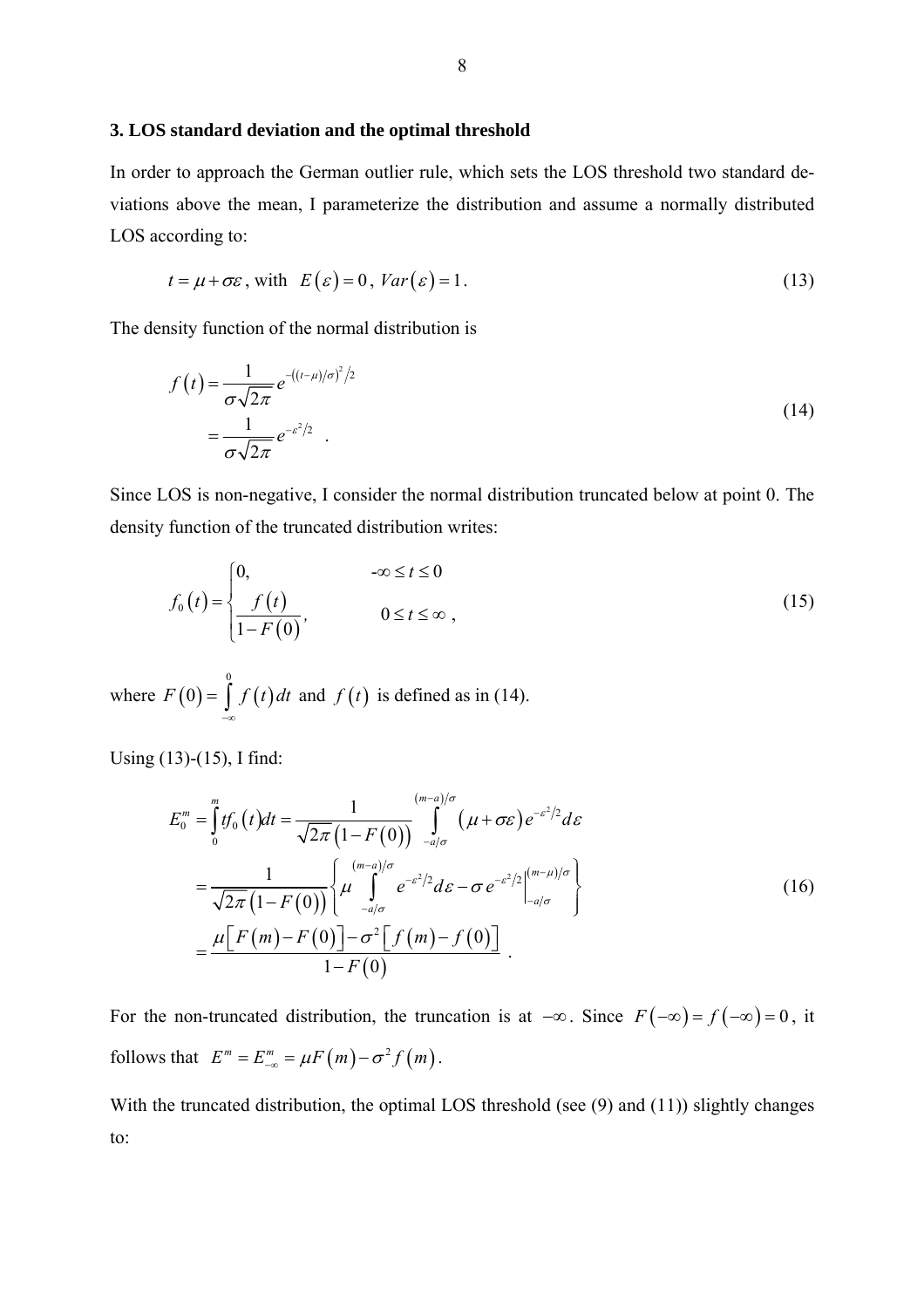<span id="page-8-1"></span>
$$
k(m^*) \doteq \frac{\left(m^* - E_0^{m^*}\right)^2}{m^*} - 2E_0^{m^*} \left(1 - F\left(m^*\right) + F\left(0\right)\right) = \frac{2l}{r}.
$$
\n(17)

*Proposition 3: The optimal threshold decreases with an increase of the LOS standard deviation, provided the latter increases the marginal profit risk.* 

Proof: At the optimal threshold,  $\frac{dm}{dt} = -\frac{\partial k(m)}{\partial k(m)}$  $(m<sup>2</sup>)$ *\* \* dm k m*  $d\sigma$   $\partial k(m^*)/\partial m$ σ  $\frac{dm}{\sigma} = -\frac{\partial \, k\left(\, m^{\ast}\,\right)\,/\partial}{\partial \, k\left(\, m^{\ast}\,\right) / \partial}$ holds. Since  $\partial k (m^*) / \partial m > 0$ , it fol-

lows that 
$$
sign\left[\frac{dm}{d\sigma}\right] = -sign\left[\frac{\partial k}{\partial \sigma}\right]
$$
.

In order to calculate  $\partial k(m^*)/\partial \sigma$ , I need to derive  $\partial E_0^{m^*}(m^*)/\partial \sigma$ , as well as  $\partial F/\partial \sigma$ . From [\(16\)](#page-7-3) I find:

$$
\frac{\partial E_0^m}{\partial \sigma} = \frac{\mu \left[ \frac{\partial F(m)}{\partial \sigma} - \frac{\partial F(0)}{\partial \sigma} \right] - 2\sigma \left[ f(m) - f(0) \right] - \sigma^2 \left[ \frac{\partial f(m)}{\partial \sigma} - \frac{\partial f(0)}{\partial \sigma} \right] + \frac{\partial F(0)}{\partial \sigma} E_0^m}{1 - F(0)} \tag{18}
$$

Moreover, it holds that:

<span id="page-8-2"></span><span id="page-8-0"></span>
$$
\frac{\partial F(t)}{\partial \sigma} = -f(t)\frac{t-\mu}{\sigma} \quad \text{and} \tag{19}
$$

$$
\frac{\partial f(t)}{\partial \sigma} = f(t) \frac{\left( (t - \mu)/\sigma \right)^2 - 1}{\sigma} \tag{20}
$$

Inserting these equations into [\(18\)](#page-8-0) leads to:

<span id="page-8-4"></span>
$$
\frac{\partial E_0^m}{\partial \sigma} = \frac{-f(m)\left[\sigma^2 + m(m-\mu)\right] + f(0)\left(\sigma^2 + \mu E_0^m\right)}{\sigma \left[1 - F(0)\right]} \tag{21}
$$

Furthermore, from [\(17\)](#page-8-1) I derive the effect of a change in the standard deviation on the hospital's additional risk at the LOS threshold:

<span id="page-8-3"></span>
$$
\frac{\partial k}{\partial \sigma} = 2 \left[ \left( \frac{\partial F(m)}{\partial \sigma} - \frac{\partial F(0)}{\partial \sigma} \right) E_0^m - \left( 2 - E_0^m / m - F(m) + F(0) \right) \frac{\partial E_0^m}{\partial \sigma} \right].
$$
\n(22)

This equation reveals two effects of an increase of  $\sigma$  on the hospital's additional risk. First, a higher spread of the distribution changes the mass of LOS in the interval where the hospital bears the risk. [\(19\)](#page-8-2) yields: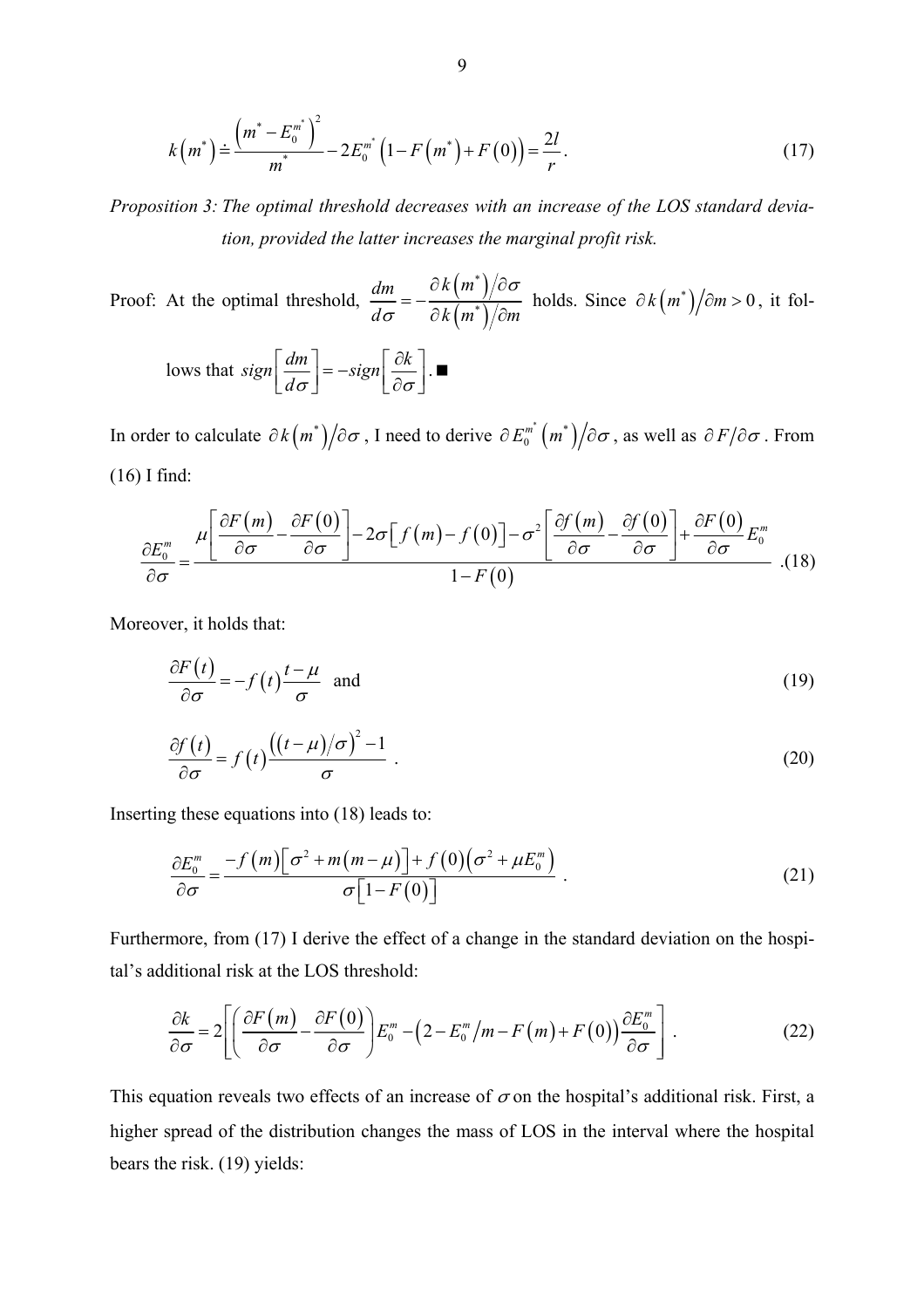$$
\frac{\partial F(m)}{\partial \sigma} - \frac{\partial F(0)}{\partial \sigma} = -\frac{m - \mu}{\sigma} f(m) - \frac{\mu}{\sigma} f(0). \tag{23}
$$

Given  $m > \mu$ , the first effect of the derivative [\(22\)](#page-8-3) is negative. This is because an increase of the standard deviation tends to lower the risk, as a higher share of LOS will be covered by insurance.

The second effect, however, likely cuts in the opposite direction. First, I observe  $2 - E_0^m / m - F(m) + F(0) > 0$  as  $0 \le E_0^m / m$ ,  $F(m)$ ,  $F(0) \le 1$ , given  $m > \mu$ . Hence, the sign of the second effect has the inverse sign of  $\partial E_0^m / \partial \sigma$ . For the non-truncated distribution, I find  $\partial E_0^m / \partial \sigma$  < 0 from [\(21\).](#page-8-4) Hence, the second effect is indeed positive in this case. The hospital's marginal risk increases as the threshold moves further away from the mean when the standard deviation increases. For the truncated distribution, the second effect cannot be signed.

The total effect of an increase of the LOS standard deviation on the hospital's marginal risk is unclear since the difference of the two mentioned effects cannot be signed even when the distribution is non-truncated. Hence, I have to depend on simulations based on the factual distribution of LOS to evaluate the total effect.

*Figure 1* shows the value of the derivative [\(22\)](#page-8-3) for truncated and non-truncated LOS as a function of the threshold.  $\mu$  and  $\sigma$  are three examples taken from the German top 30 DRG list (seeTable 1).<sup>2</sup> For the non-truncated distributions, the derivative is positive, declining to zero for large thresholds. For both the truncated and the non-truncated distributions, the derivative is positive over the whole range of thresholds. When the threshold is close to the mean, an increase of the threshold raises the marginal profit risk. The maximum is attained within one to three days, depending on the LOS distribution characteristics. For larger thresholds the effect, driven by the density function, fast converges to zero.

Alternatively, one can evaluate the DRG threshold rule at the given thresholds and study whether the marginal risk increases with an increase of the standard deviation. The result of this is presented in two final columns of Table 1, showing the values of ∂*k* / ∂σ for the current and the calculated German thresholds. Notice that except for two DRGs the sign of the derivative is positive. Thus, in almost all cases the hospital marginal risk increases, so that a risk-averse hospital would like to extend insurance coverage, i.e. to lower the LOS threshold.

<span id="page-9-0"></span><sup>&</sup>lt;sup>2</sup> If I interpret the observed mean as the mean of the truncated distribution ( $E_0^{\circ}$ )  $\sum_{n=1}^{\infty}$ ), the mean of the non-truncated (*µ*) can be derived using (16):  $\mu = E_0^* - \sigma^2 f(0)/(1 - F(0))$ . If I employ  $\mu$  to calculate the derivative (22), the results regarding the sign of (22) remain unchanged.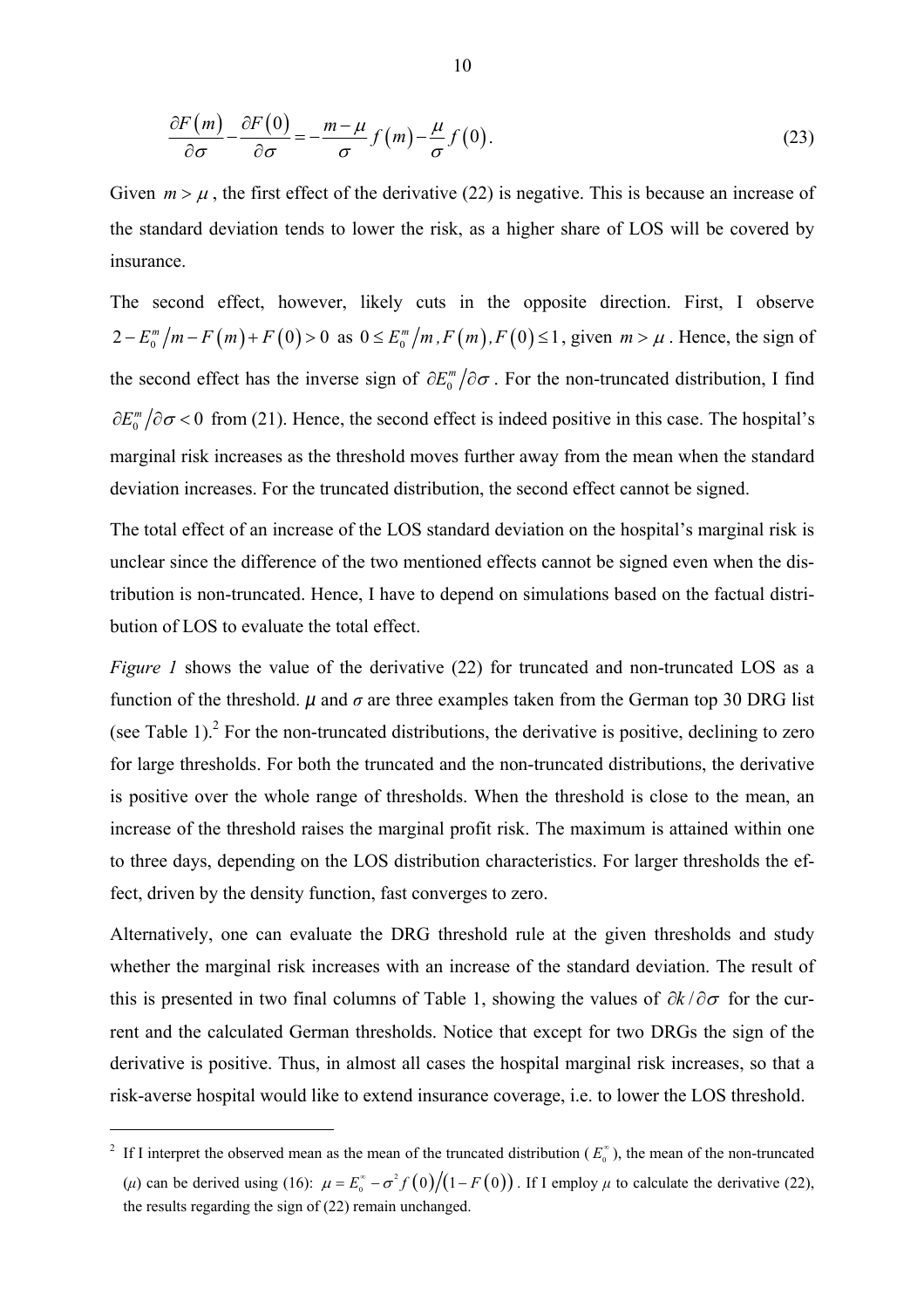

**Figure 1**: The effect of marginal profit risk from an increase of  $\sigma$  for different  $\mu$  and  $\sigma$ ; **truncated (tr) and non-truncated (non-tr) normal distribution** 

## **5. Discussion**

Since a hospital can influence a patient's LOS, the assumption of an exogenous LOS is unrealistic. An endogenous LOS raises problems of moral hazard. Beyond the threshold, reducing the LOS lowers premium loading payments by  $dE_m l$ , while within the threshold a reduction of the LOS,  $dE^m$ , translates one to one in higher profits. In other words, insurance coverage dilutes the incentive to reduce the LOS. The optimal policy then needs to approach the tradeoff between risk spreading and appropriate incentives (*Zeckauser*, 1979), which can be solved by combining a threshold with a coinsurance on the marginal costs of stay beyond the threshold. DRG systems reflect this, as outlier days are usually reimbursed with a 40% rebate on the average cost per diem.

An endogenization of the LOS will not necessarily change the comparative statics for the optimal threshold regarding the variance of the LOS. Consider first the case where the productivity of efforts to reduce the LOS is independent of the initial LOS. Abstracting from the discontinuity at the threshold, efforts will then only shift the LOS distribution to the left and have no effect on the LOS variance. Consequently, although the optimal threshold will increase,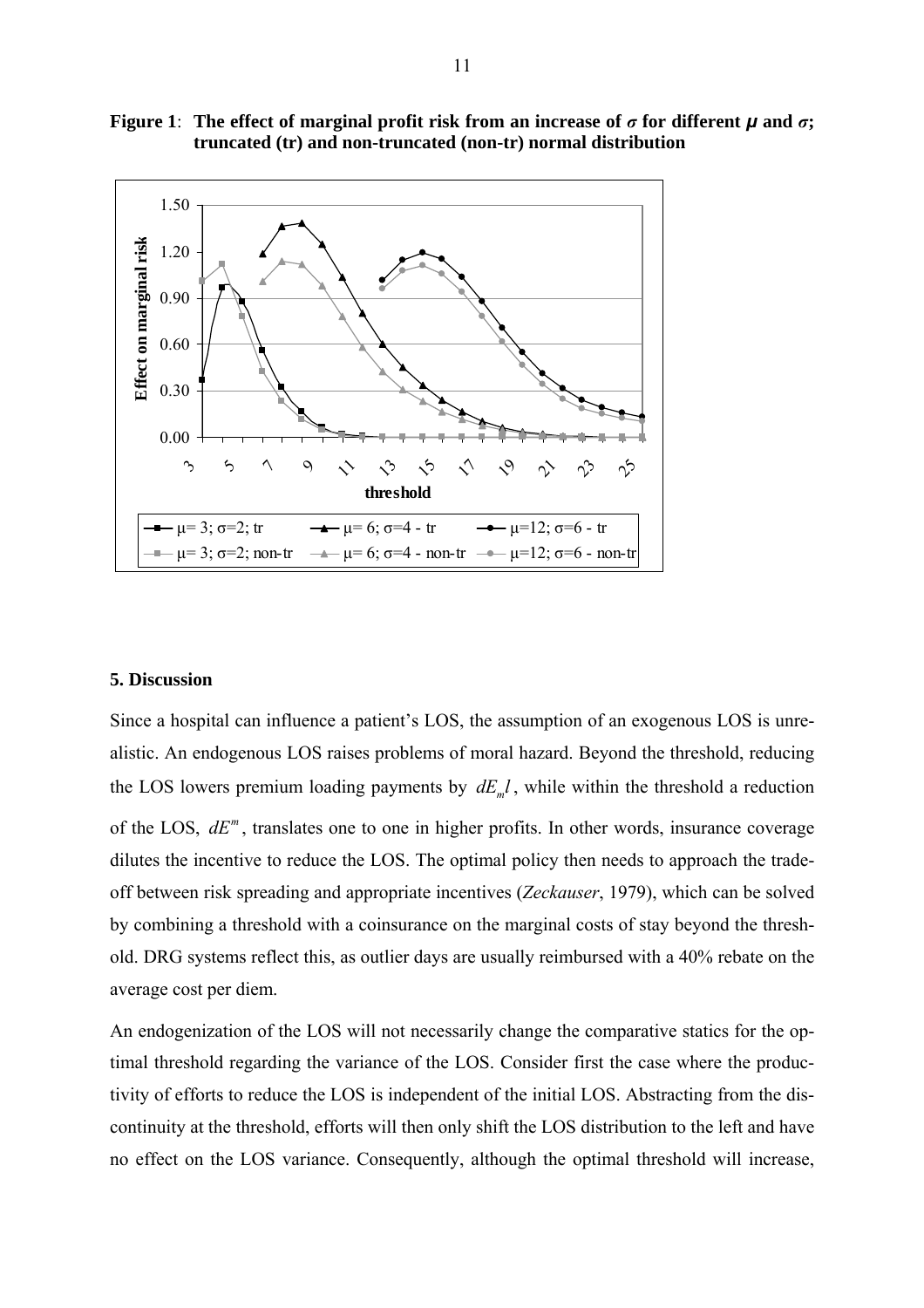the qualitative relationship between the standard deviation and the optimal threshold will not change. A higher LOS variance c. p. will come with a decrease of the optimal threshold.

The productivity of efforts to reduce LOS may, however, increase with the initial LOS, so that efforts will have an effect on the LOS variance. Still, it appears that the following hierarchy of instruments would apply in this case. Moral hazard can be restrained using a non-linear coinsurance rate that increases with the observed LOS to give a stronger incentive to reduce the LOS when it is less expensive to do so. A higher LOS variance will have no effect on the efforts to reduce LOS. The optimal threshold will reflect the efforts to reduce LOS but the comparative statics regarding the variance of LOS will not change its qualitative nature. To prove this conjecture would be difficult, given the discontinuity of the LOS distribution, arising when efforts to reduce LOS are introduced.

*Ellis and McGuire* (1988) criticized the existing outlier payments based on individual cases and proposed an insurance scheme based on the average case. Risk pooling within the hospital will reduce the variance of the profit per patient and, thus, decrease insurance demand. This qualification, however, does not affect the optimal threshold rule. A hospital which shoulders a higher risk due to a large case-mix index c. p. will demand a lower threshold compared to a hospital with a lower case-mix load.

The new generation of outlier payment systems in the USA is no longer based on the LOS, but on the patients' costs of stay<sup>3</sup>. This reflects the empirical observation that after controlling for DRG, the costs of stay are only weakly related to LOS among very long stay cases (see *Keeler et al.*, 1988). Interestingly, the cost outlier schemes do not define the thresholds as a function of the variance. Rather, a cost-to-charge factor determines the threshold. In this case a mean-preserving increase in the standard deviation will not affect the threshold. This rule is better than the former one that sets the threshold two standard deviations above the mean.

Australian outlier payments do not depend on parametric distribution, arguing that the LOS is not normally distributed.<sup>[4](#page-11-1)</sup> The threshold, called the high trim point, is often 2 or 3 times the average length of stay. Like the US Medicare cost outlier, this scheme appears to dominate the original threshold rule, as it does not further aggravate the hospitals' profit risk, by increasing the threshold when the LOS standard deviation increases.

 $\overline{a}$ 

<span id="page-11-0"></span><sup>3</sup> See for instance, Department of Health and Human Services, Centers for Medicare and Medicaid Services, 42 CFR Part 412, Federal Register, Vol. 68, No. 43, March 5, 2003, p. 10420-10429.

<span id="page-11-1"></span><sup>4</sup> For New South Wales, see [http://www.health.nsw.gov.au/,](http://www.health.nsw.gov.au/) for Victoria, see <http://www.health.vic.gov.au/pfg/>, and for South Australia, see [http://www.health.sa.gov.au/.](http://www.health.sa.gov.au/Default.aspx?tabid=57)